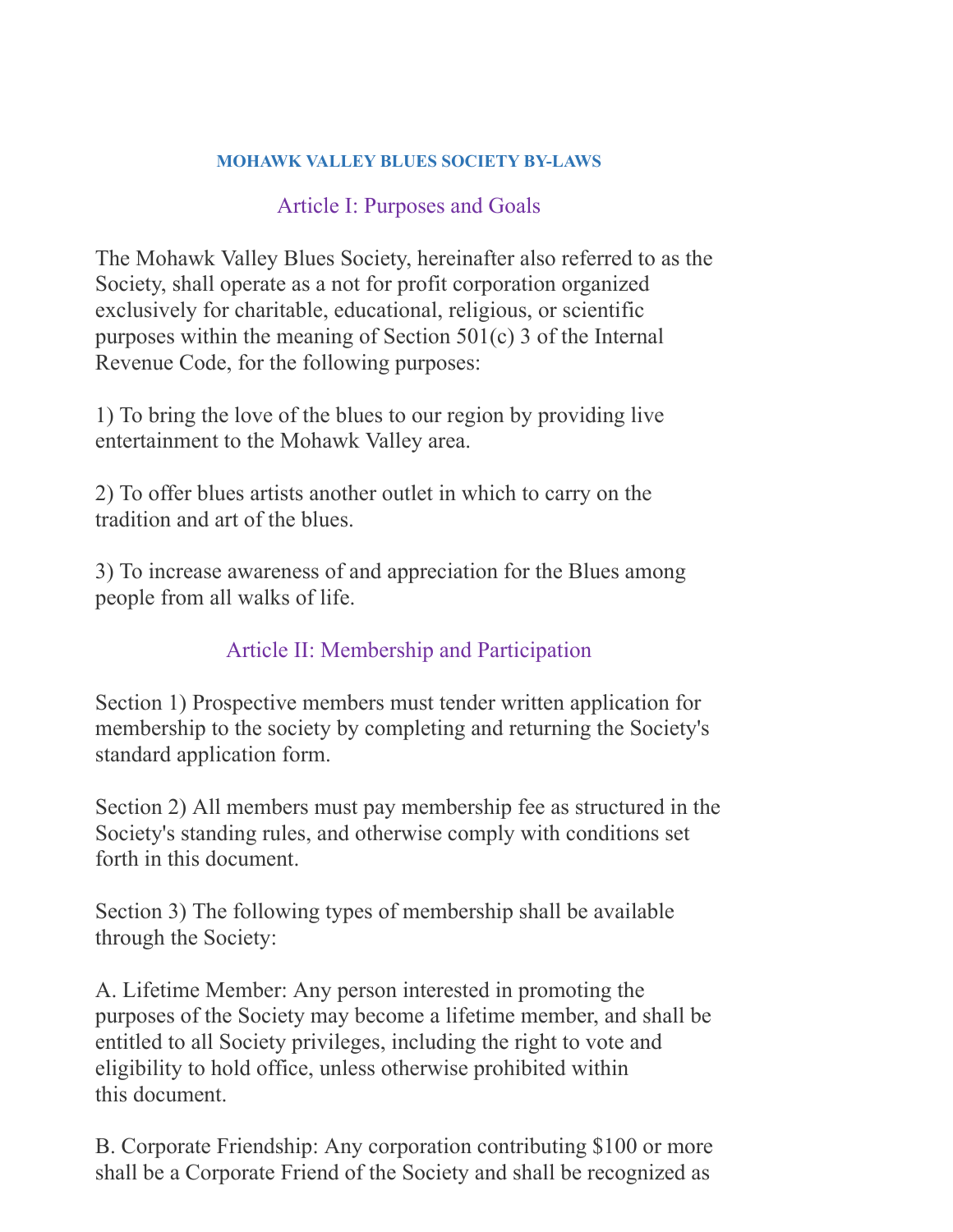such during the membership year in which the contribution was received. A Corporate Friend shall not be entitled to vote or eligible to hold office.

Section 4) The membership of the society shall not be restricted in number and shall be open to all people who conduct themselves and act in a civil manner and in a manner that comports with the Purposes and Goals as set forth in Article I.

Section 5) Member band entitlement: Member bands that participate in hosting jam sessions at a charity charge will have first priority as the opening act for the headliners and will receive a nominal fee for their performance.

### Article III: Meetings and Elections

Section 1) The business of the Society and all of its component parts shall be governed by parliamentary procedure as set forth in Robert's Rules of Order, Newly Revised, except as otherwise set forth herein. The Chairman shall resolve procedural questions or concerns arising during the course of business. Such determination of procedural matters is fully binding and may be reversed only by a majority of the membership present.

Section 2) An annual meeting of the General Membership shall be held during the month of October. At all meetings of the General Membership, twenty percent (20%) of active members shall constitute a quorum. The Board of Directors may establish a procedure to determine which members are "active members" in order to determine the number necessary to form a quorum, but such determination shall not impair the rights of any lifetime member to exercise the privileges of membership at any time they choose to do so.

Section 3) Special meetings may be called by the Chairman or by order of a majority of the Board of Directors. Every member must be attempted in good faith to be notified no less than seven (7) days before the meeting.

Section 4) If the General Membership has been notified of a meeting and a quorum is not present, business may still be conducted, but shall not be binding until the next meeting, at which time a simple majority (51%) must approve the actions of the previous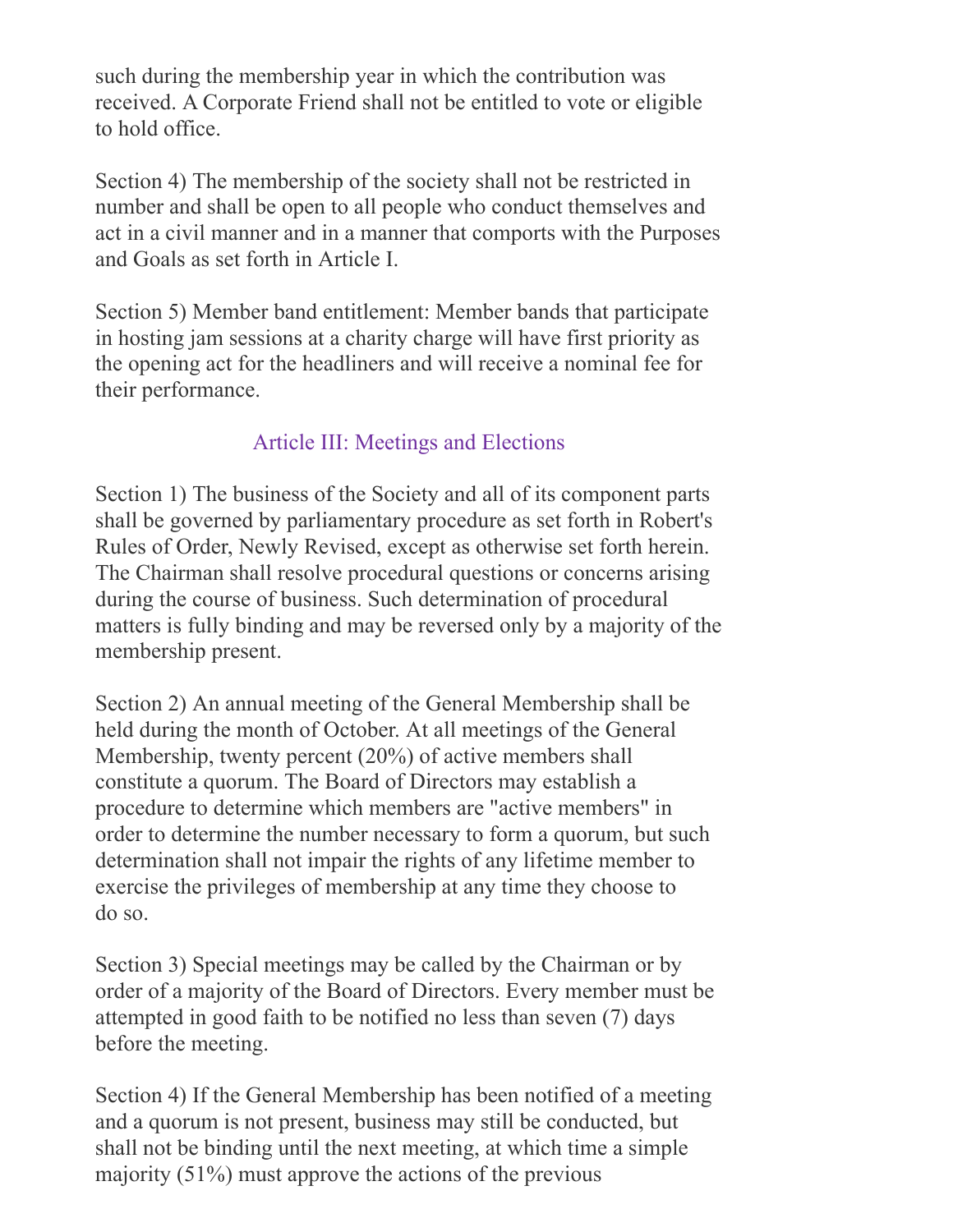meeting regardless of the presence of quorum at the subsequent meeting.

Section 5) Nominations for new officers and board members shall be opened at least 30 days prior to the annual meeting each year and may be submitted until 4 days before the election, which shall be held during the annual meeting. No candidate may run for more than one office at any election. All nominees must provide oral or written consent to the nomination prior to being placed upon the ballot. Alternatively, the Board of Directors may determine that the election may be conducted by e-mail or other reasonable method, provided that reasonable efforts be made to inform members of the election and provide sufficient time to vote. Alternative voting methods will not be utilized if there is significant opposition to such procedure.

Section 6) Only Members in good standing for no less than thirty (30) days shall be entitled to vote in an election or to seek nomination to office.

Section 7) Voting during the election of officers shall be by secret ballot.

Section 8) New officers and directors shall be installed at the annual meeting and shall serve for two years. However, in the event of a vacancy occurring between annual meetings, the Board of Directors may appoint a member to fill the vacancy until the next annual meeting.

Section 8a) In order to ensure continued stability and productivity, beginning with the 2018 election year and continuing with the election year of 2019, elections will be conducted as follows:

In 2018, 50% of all board seats will be up for re-election, to be chosen at random. Those elected shall serve for two years, at which time those seats will be up for re-election. The remaining 50% of board seats will retain their seats for one additional year until the election of 2020, at which time those seats will be up for re-election. Those elected at all subsequent elections will serve two years, at which time those seats will be up for reelection. Election of Officers will remain unchanged.

Section 9) No member shall hold more than one office at a time. No elected officer shall serve more than three (3) consecutive full annual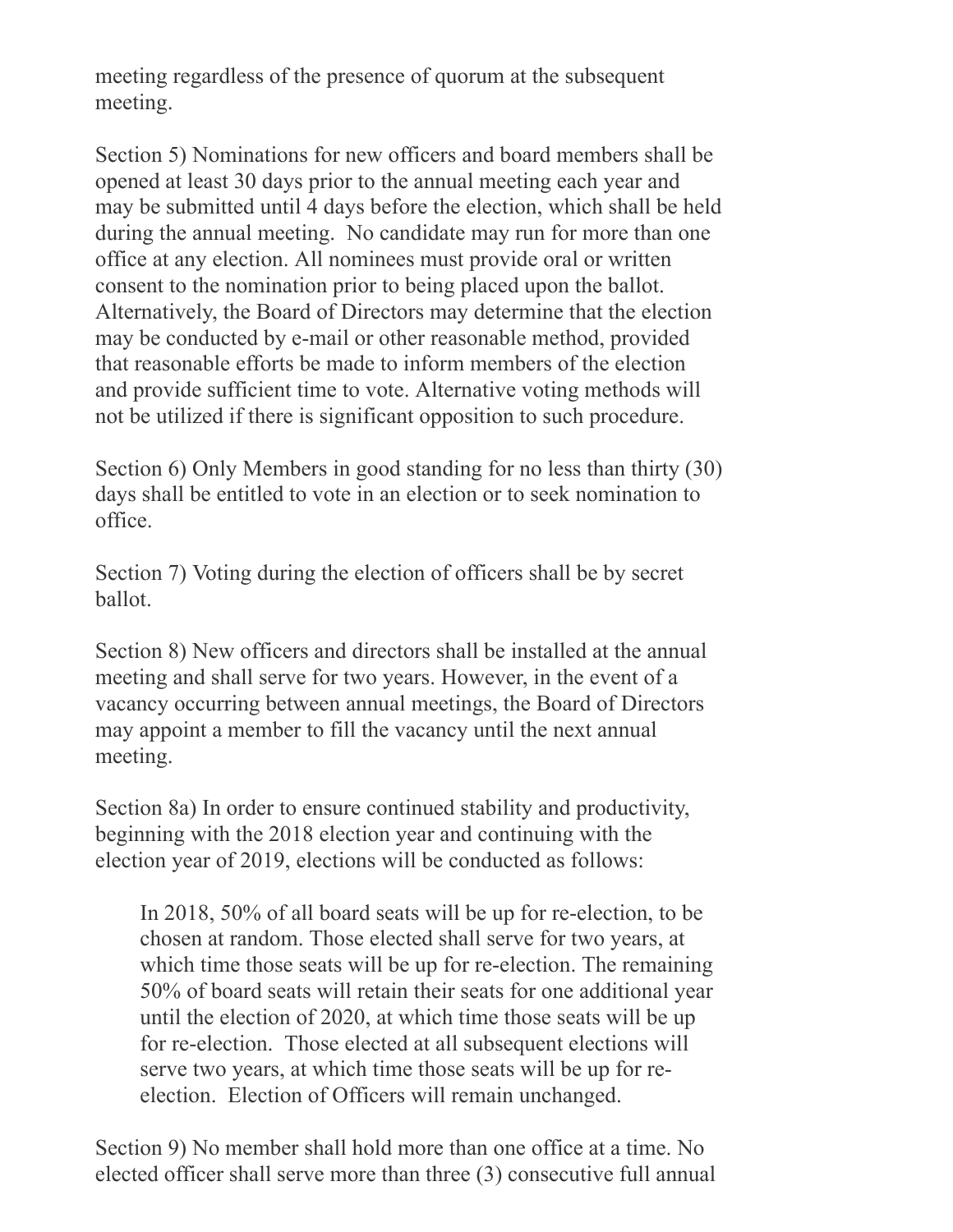terms in the same office. All elected officers shall serve without compensation.

## Article IV: Dues and Fiscal Year

Section 1) Dues for membership shall be determined by the Board of Directors.

Section 2 All members whose membership was initiated by April l, 2005 shall be considered Founding Members of the Society.

Section 3) The fiscal year of the society shall be the calendar year.

### Article V: Officers

Section 1) The elected officers of the society shall be Chairman, Vice Chairman, Treasurer and Secretary.

A. Chairman: The Chairman shall preside over meetings of the General Membership and the Board of Directors. The Chairman shall have the authority to sign all contracts and other instruments which have been approved by the General Membership or Board of Directors. The Chairman shall appoint all chairpersons of standing or ad hoc committees and shall be entitled to serve as a member ex officio of all committees.

B. Vice Chairman: The Vice Chairman shall assist the Chairman at all meetings of the General Membership or Board of Directors and shall act as presiding officer in the absence of the Chairman. The Vice Chairman shall act in an advisory capacity to the Chairman.

C. Treasurer: The Treasurer shall receive and safely keep all funds of the society and shall safely deposit them into the society's bank account. A report of all receipts and disbursements shall be given to the General Membership at each meeting. The Treasurer shall keep financial records of the society in a consistent place for viewing by the membership and shall process any required year-end reports. All checks and withdrawals from the society account shall be cosigned by the Treasurer and the Chairman, or two (2) other duly authorized members of the Board of Directors in the event that either the Chairman or Treasurer is unable to perform such duties. Such authorization must pass the General Membership or the Board of Directors by a simple majority.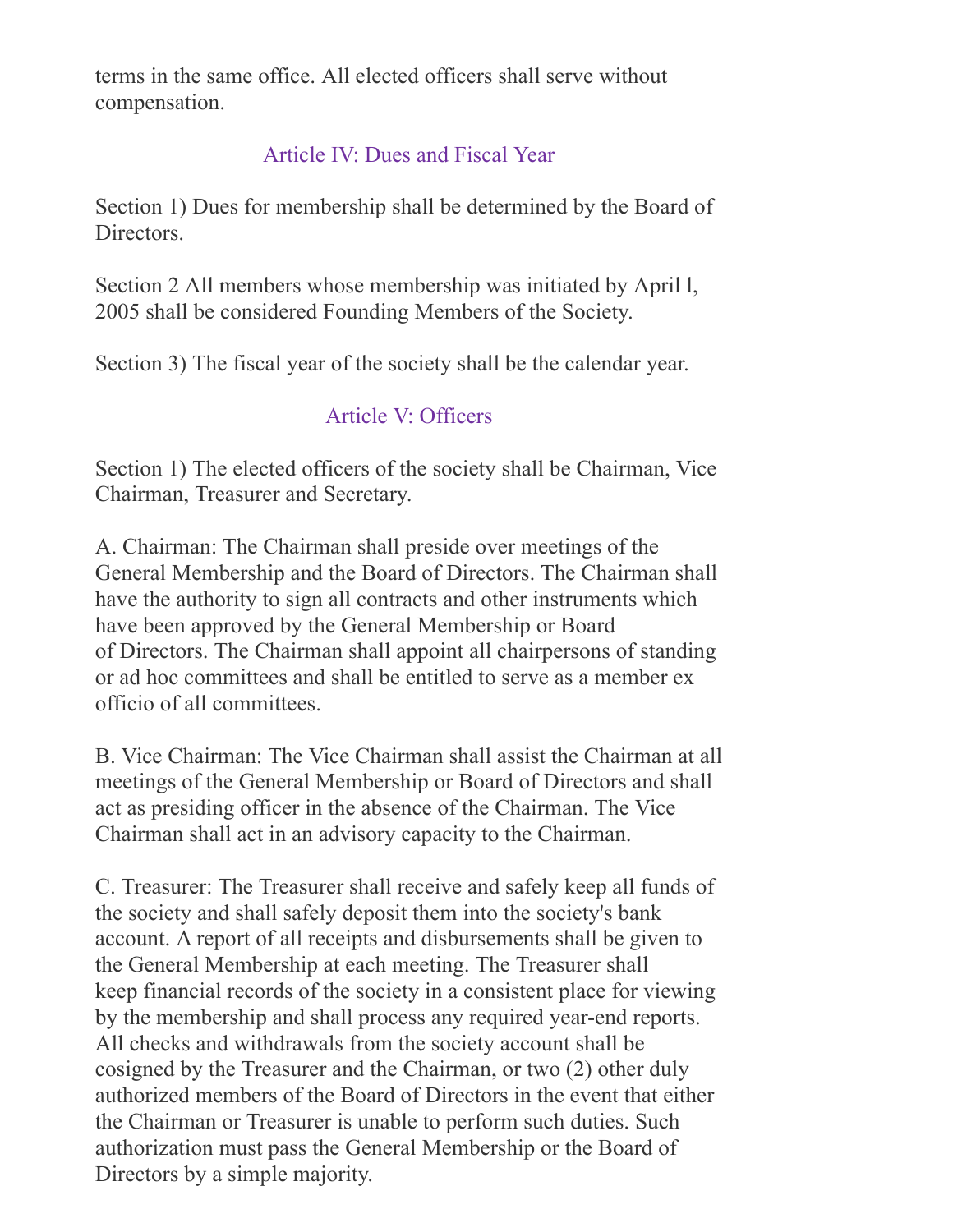D. Secretary: The Secretary shall keep the minutes of all meetings of the General Membership or the Board of Directors. The minutes shall be read, unless dispensed with, and approved and kept available at each meeting. The Secretary shall perform other duties related to the office as designated by the Chairman and approved by the Board of Directors.

Section 2) The Chairman may form any committee for any general or specific task. Other officers may form those committees necessary for the execution of duties of that particular office.

Section 3) The outgoing Past Chairman shall serve on the Board of Directors in an advisory capacity for one year upon leaving office, but shall not have a vote on the Board unless otherwise entitled .

Section 4) Any officer may resign at any time by submitting written notice to the Board of Directors. Any officer may be removed for cause by a simple majority at a special meeting of the General Membership.

Section 5) Bar owners, professional entertainment promoters, and musicians who make over fifty percent (50%) of their income in such capacity shall not be eligible to hold office.

# Article VI: Board of Directors

Section l) The business affairs of the Society shall be transacted by a Board of Directors consisting of the Chairman, Vice Chairman, Treasurer, Secretary and up to 7 Members at-Large.

Section 2) The Board of Directors shall have the authority to expend the Society's funds without prior General Membership approval.

Section 3) The decision of the Board of Directors on any question shall be binding until the next General Membership meeting, at which time a simple majority shall have the option to amend or nullify.

Section 4) A quorum of the Board of Directors shall consist of a majority of its voting members.

# Article VII: Personal Liability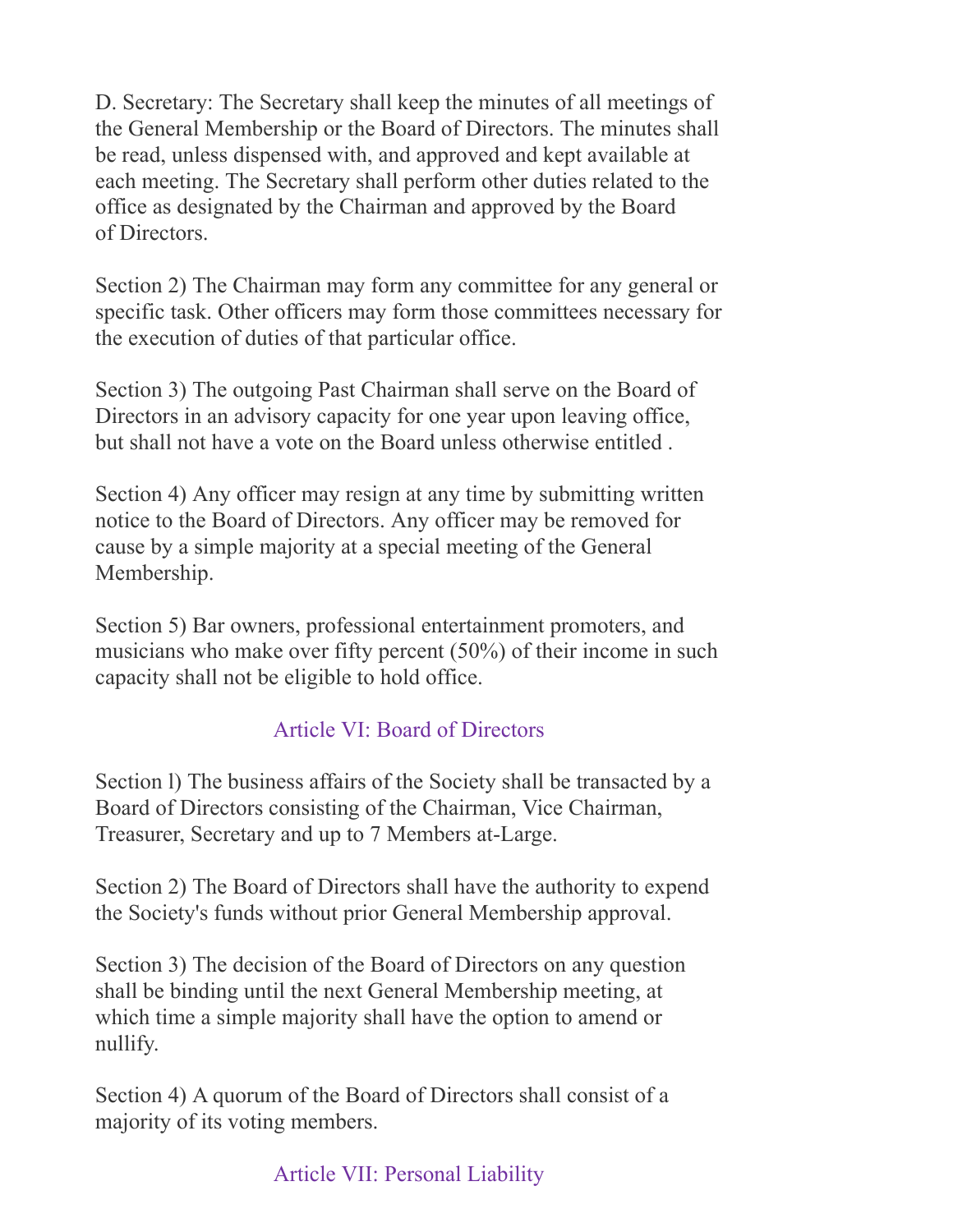Section 1) All persons or corporations extending credit to, contracting with, or having claims against the Society shall look only to the funds and property of the Society for payment of any contract, claim, debt, judgment, damage, personal injury, decree, or cause of action. Neither the individual members of the Society nor the individual members of the Board of Directors, past or present, shall be held personally responsible for any claim against the Society.

Section 2) Neither the Society, nor the Board of Directors, nor its individual members, past present, shall be held liable for the activities of any non-member claiming association with the Society.

#### Article VIII: Miscellaneous Procedures

Section l) Favoritism: No officer or member, while acting on behalf of the Society, shall personally accept free or reduced-price goods or services from individuals or businesses selling products to or soliciting the business of the Society without the approval of the General Membership. The Board of Directors may accept, on behalf of the Society, merchandise to be used as prizes at Society meetings or events.

Section 2) Profits: Items may be purchased by the Society for resale purposes and may be sold at a reasonable profit. Any such activity must be authorized by the Board of Directors.

Section 3) Discrimination: The Society, or any officer or member acting on behalf of the Society, shall in no way discriminate on the basis of: race, creed, color, national origin, religion, age, gender, marital status, veteran status, disability or sexual orientation.

Section 4) Debt: The Society shall not incur deficit spending.

Section 5) Dissolution: Upon dissolution of the corporation, the Board of Directors shall, after paying or making provisions for the payment of all liabilities of the corporation, dispose of all the assets of the corporation exclusively for the purposes of the corporation in such manner or to such organization or organizations organized and operated exclusively for charitable, educational, religious, or scientific purposes or shall at the time qualify as an exempt organization or organizations under Section 50l(c)3 of the lnternal Revenue Code of 1986 or the corresponding provision of any future